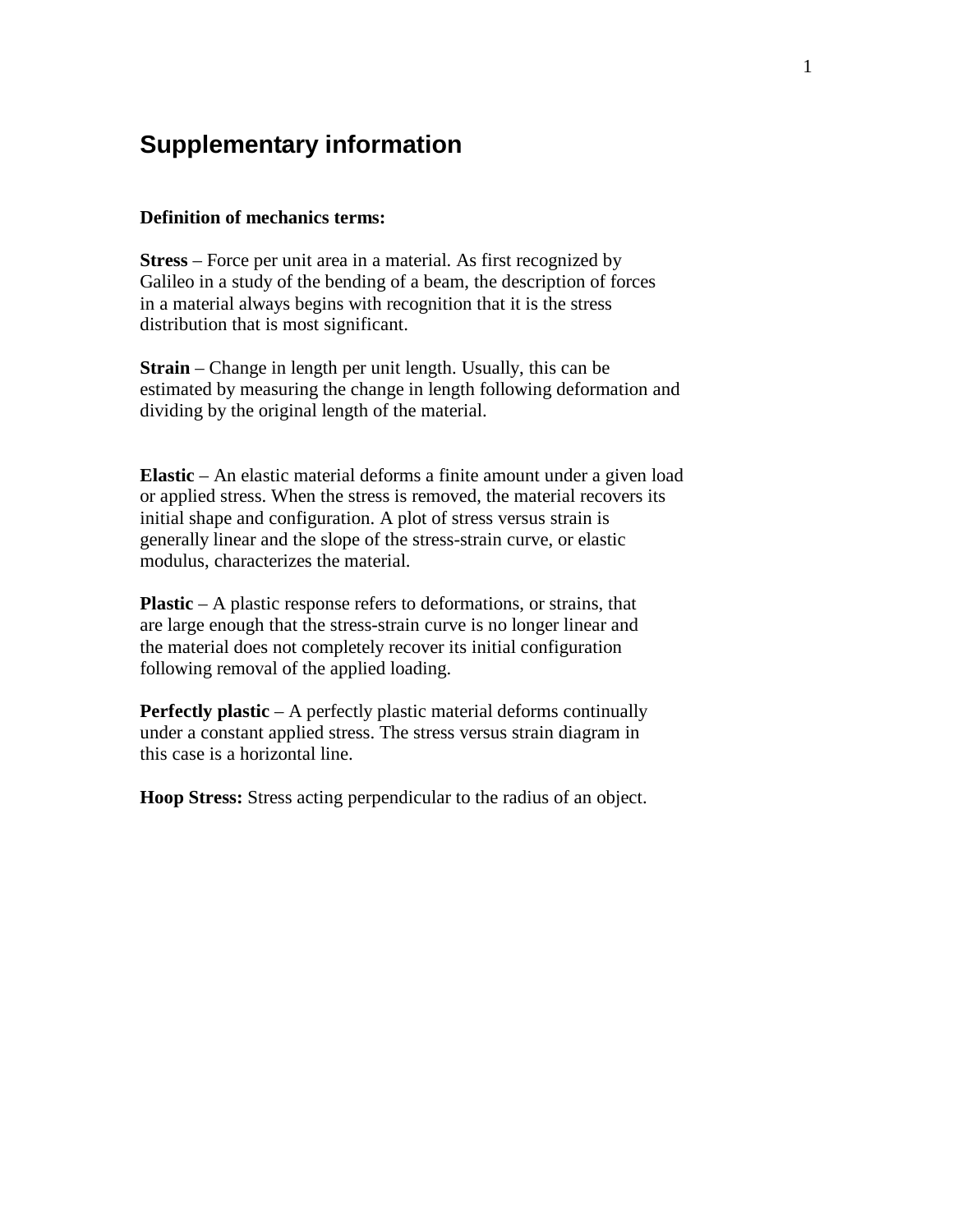#### **Shear flow experiment for verification of bubble rigidity**

The armoured bubbles were transferred to a continuous medium of pure glycerol to achieve higher shear stresses when subjected to flow. The flow chamber employed was a custom made quartz parallelepiped with a height of 1.0 mm, width 10 mm and length of 10 mm. Shear rates of up to  $4 s<sup>-1</sup>$  were applied by controlling the flow rate with a syringe pump. Application of the flow results in an increase in the fluid pressure, which causes the bubble to crumple, prior to undergoing a tumbling motion.

A fluid-like response of a particle covered membrane requires  $\varepsilon_{\text{micro}}$  over most of the surface, as discussed in the main text, the particles must be free to slide relative to one another to achieve a liquid-like response. Since the interfacial solid is elastic in tension and compression, the effective elasticity<sup>2</sup> of the membrane is E=4.92 $\gamma$ /r where  $\gamma$  is the interfacial tension and *r* is the particle radius.

So a strain  $\epsilon_{\text{micro}}$  requires a stress:  $4.92(\gamma/r)\epsilon_{\text{micro}}$ .

For shear flow of shear rate  $\dot{\gamma}$  and a fluid of shear viscosity,  $\mu$ , a balance of viscous stresses and elastic stresses yields

$$
\mu \gamma \approx 5 \frac{\gamma}{r} \varepsilon_{micro}
$$

or

$$
\gamma \cong 5\frac{\gamma}{\mu r}\varepsilon_{micro}
$$

The approximate shear rate required to trigger the transition from tumbling to tanktreading for the above experimental setup is  $3.2 \times 10^3$  s<sup>-1</sup> for bubbles armored with 2.0 µm radius beads in glycerol, or a fluid velocity of 3.2 m/s.

### **References:**

- 1. Gere, J.M. & Timoshenko, S. P. *Mechanics of Materials*, (PWS Publishers, Boston, ed. 2, 1987).
- 2. Vella, D., Aussillous, P. & Mahadevan, L. Elasticity of an interfacial particle raft. *Europhys. Letts.* **68**, 212-218 (2004).